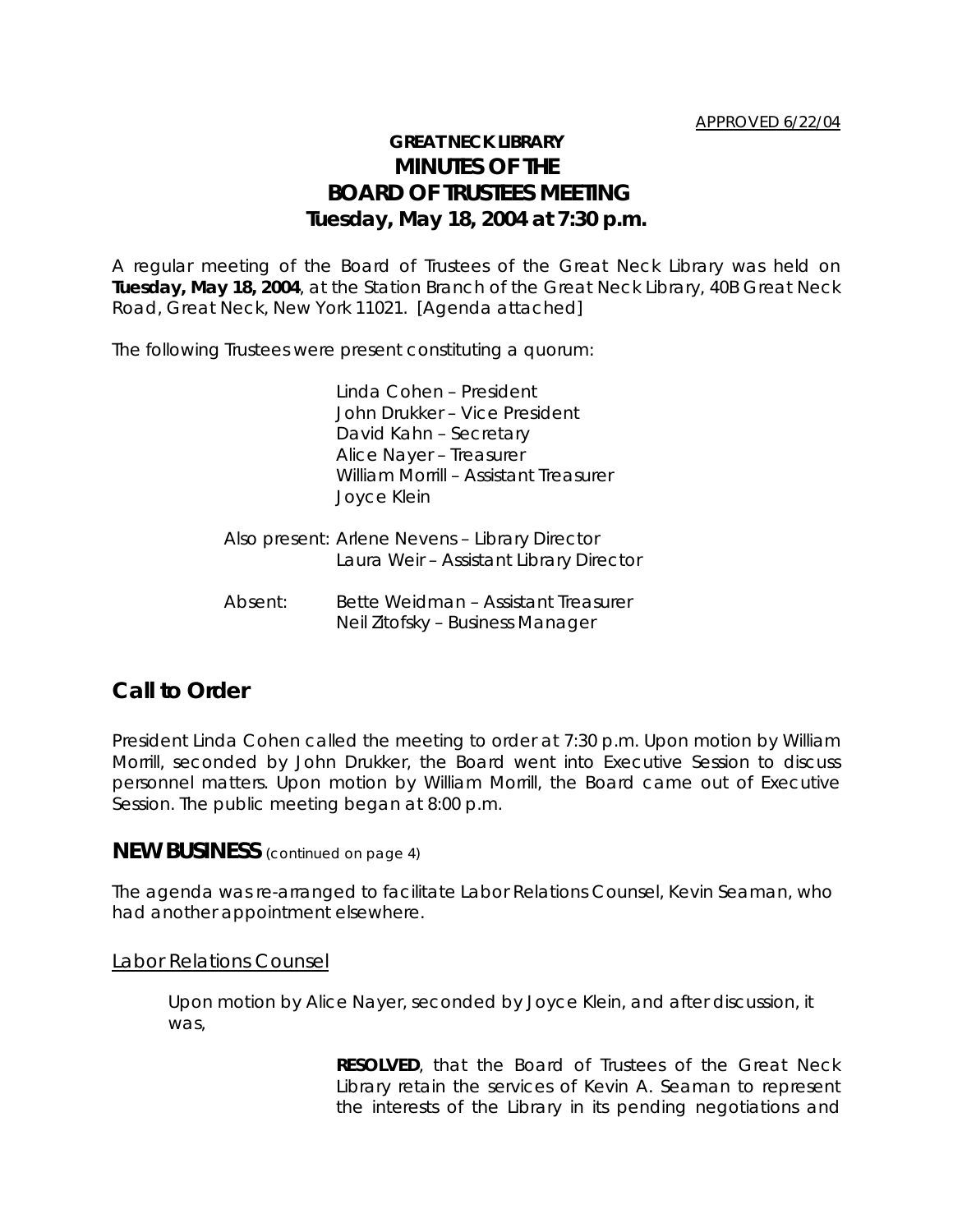other legal matters pertaining to personnel issues at an hourly rate of \$185.

Public Comment: Ralene Adler, Marietta DiCamillo

VOTE:Yes – 6 (Cohen, Drukker, Kahn, Klein, Morrill, Nayer) *MOTION CARRIED UNANIMOUSLY.*

Mr. Seaman was introduced as the Library's new Labor Relations Counsel replacing William Cullen. He expressed his thanks to the Board for the privilege of working with the Great Neck community. He anticipated working with the staff members in a respectful manner with the intent of reaching a mutual agreement that will be both fair to staff, Board members and the Director.

# **Minutes**

Upon motion by Joyce Klein, seconded by William Morrill, and after discussion, It was,

> **RESOLVED**, that the Board of Trustees of the Great Neck Library accept the Minutes of the Regular Meeting of April 20, 2004 as presented.

VOTE:Yes – 6 (Cohen, Drukker, Kahn, Klein, Morrill, Nayer) *MOTION CARRIED UNANIMOUSLY.*

# **Treasurer's Report – Personnel Report**

During the month of April 2004, revenue received was \$1,022,907. Total expenses were \$715,498.

At the close of business, April 30, 2004, total operating fund holdings were \$2,299,315, which were on deposit at HSBC and The Bank of New York, and in Petty Cash funds at Main and the Branches. This compares to an April 30, 2003 balance of \$2,522,195.

Additionally, the balance of the Main Building and Special Services fund was \$1,274,768; the Automated Library fund was \$131,810; the Restricted Gift fund was \$45,632; the Branch and Special Services fund was \$130,888. These funds totaled \$1,583,098 on April 30, 2004. The April 30, 2003 total was \$1,824,040.

Upon motion by Alice Nayer, seconded by Joyce Klein, and after discussion, it was,

> **RESOLVED,** that the Board of Trustees of the Great Neck Library accept the May 18, 2004, Treasurer's Report with the Personnel Changes of April 16, 2004 through May 13, 2004.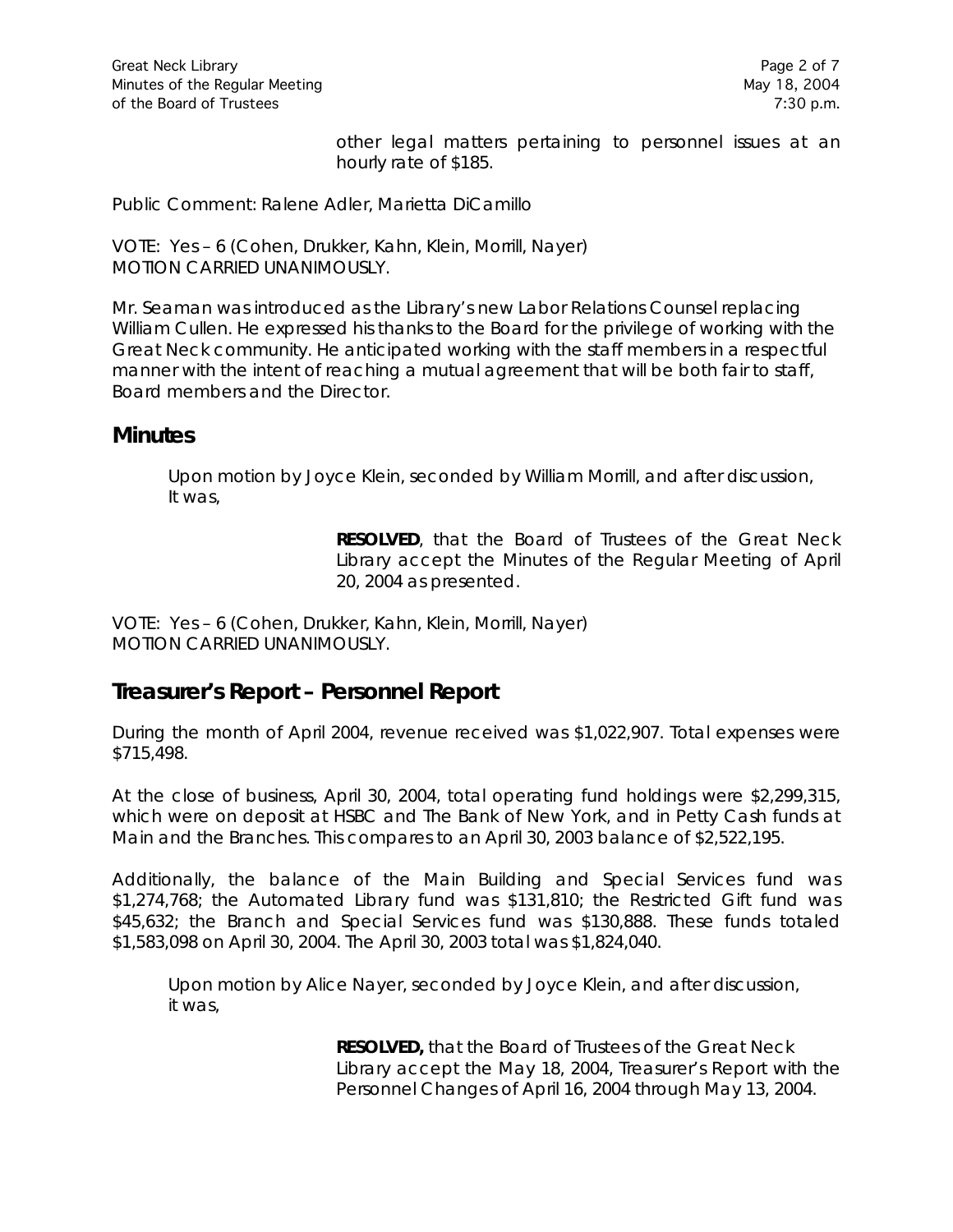Public Comment: Ralene Adler

VOTE:Yes – 6 (Cohen, Drukker, Kahn, Klein, Morrill, Nayer) *MOTION CARRIED UNANIMOUSLY.*

> Upon motion by Alice Nayer, seconded by John Drukker and after discussion, it was,

> > **RESOLVED,** that the Board of Trustees of the Great Neck Library authorize the Treasurer to pay the persons named in the Check Register dated April 16, 2004 through May 13, 2004, Paid-Checks numbered 1104 through 1110 and 29416 through 29475, and To-Be-Paid checks numbered 29476 through 29592, the sums set against their respective names, amounting in the aggregate to \$187,803.86.

VOTE:Yes – 6 (Cohen, Drukker, Kahn, Klein, Morrill, Nayer) *MOTION CARRIED UNANIMOUSLY.*

# **Reports**

## Branch Committee

John Drukker, chair of this committee, reported on the May 4, 2004 meeting at the Lakeville Branch Library. (Report attached)

Public Comment: Emanuel Kline, Marianna Wohlgemuth

## Director (Report attached)

In addition to the contents of the attached report, Director Nevens brought out that the swan had four signets<sup>\*</sup>. Pursuant to this, a member of the audience asked if there was a way for the nesting area for the swans to be cleaned up from the litter and debris. The Director thought this would be a Girl Scouts project and she would try to see what could be done in making some contacts.

Public Comment: Emanuel Kline, Marietta DiCamillo, Ralene Adler

\* "cygnets" corrected 6/22/04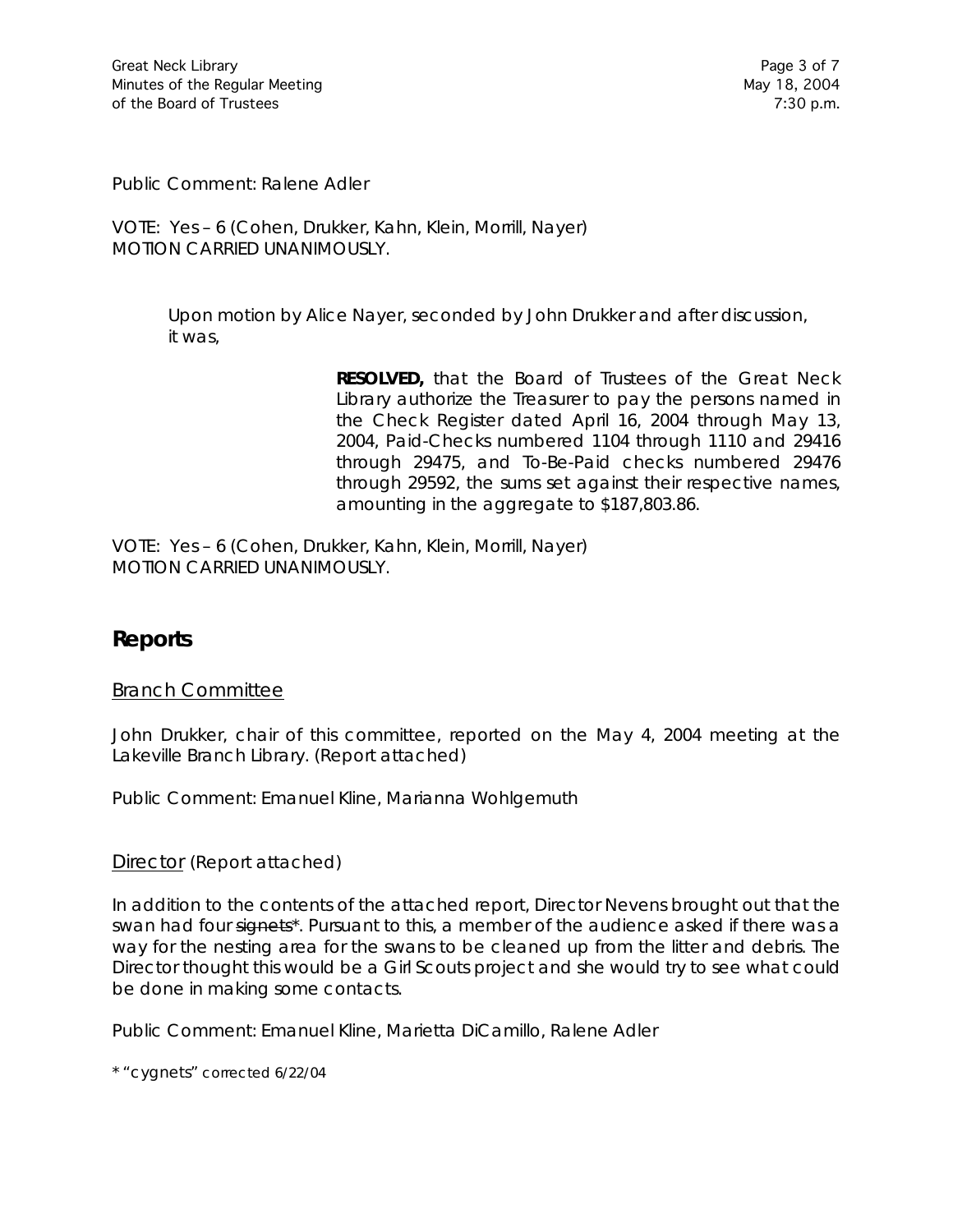# **New Business** (continued from page 1)

### Policy Manual Changes

a) *Local History Collection*

Upon motion by John Drukker, seconded by Alice Nayer and after discussion, it was,

> **RESOLVED,** that the Board of Trustees of the Great Neck Library amend its Policy Manual by adding a new section 600-10f:

#### Local History Collection

Additions to the collection:

The Library welcomes donations of materials such as photographs, diaries, yearbooks, letters, and many other items relating to the Great Neck community. Each gift will be accessioned with a Deed of Gift Agreement form, which acknowledges transfer of property to the Great Neck Library according to the Library's policy on gifts.

Duplication of photographs in the Library's collection:

The Library's Local History Collection contains more than 1500 photographs and postcard views of the Great Neck area. We receive requests for copies of these items from residents, past residents, news media, and businesses. In order to protect the original materials, they are not loaned. Instead, library staff will scan photographs onto a compact disc which the recipient may take to a photography shop to be printed according to the borrower's needs. A fee of \$10 will be charged for up to three images scanned to cover the cost of materials and staff time. A fee of \$5 will be charged for each printed copy requested. These fees will be collected in advance.

Reproduction of items from the collection:

Permission to reproduce or publish items in the collection must be made in writing using the Great Neck Library's Order Form and Application to Use Images. All public use of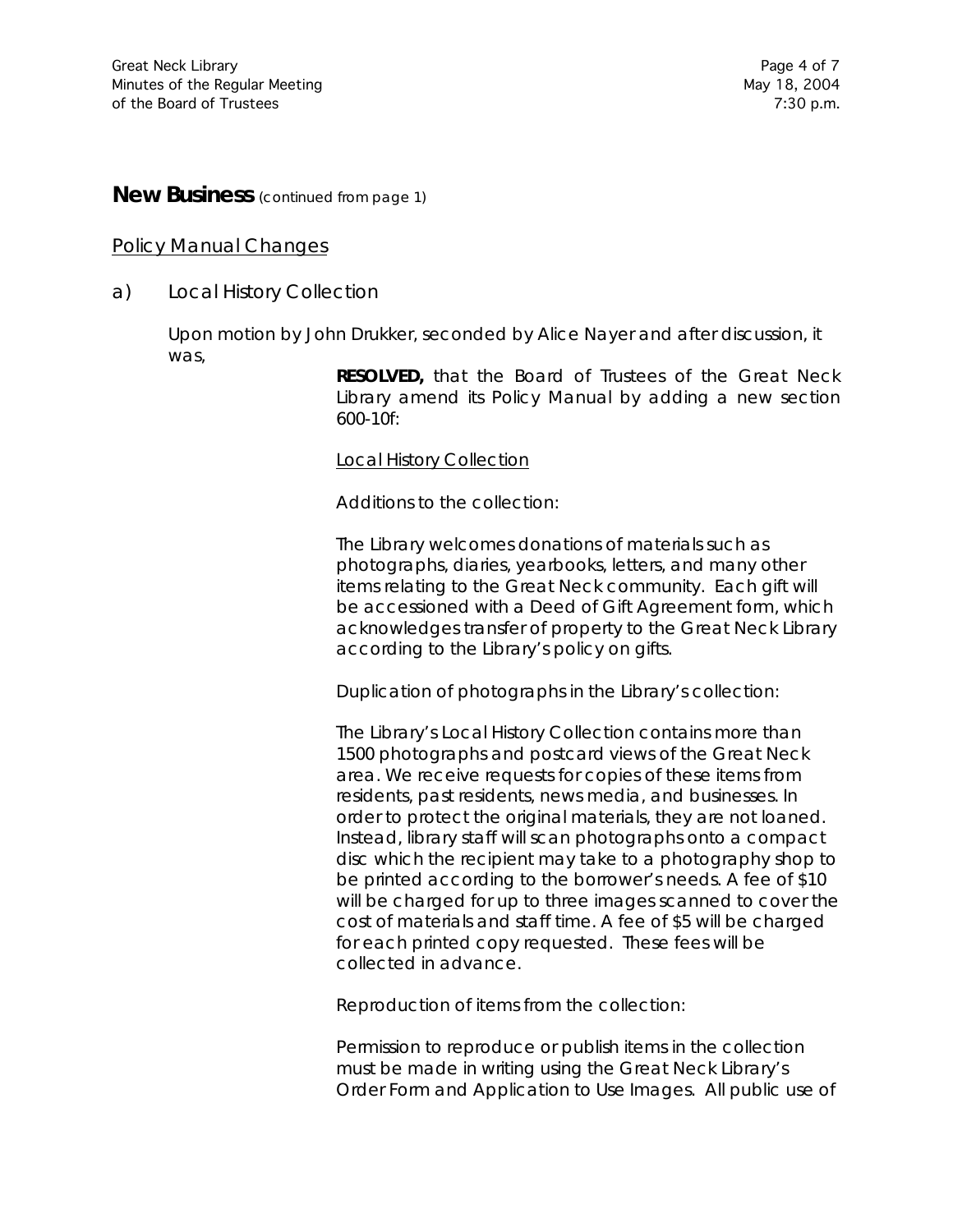materials must credit the Great Neck Library Local History Collection. A fee of \$10 will be charged for scanning up to three photographs to a CD. A fee of \$5 will be charged for each photographic print.

VOTE:Yes – 6 (Cohen, Drukker, Kahn, Klein, Morrill, Nayer) *MOTION CARRIED UNANIMOUSLY.*

b) *Board of Trustees Continuing Education*

Upon motion by Joyce Klein, seconded by William Morrill and after discussion, it was,

> **RESOLVED,** that the Board of Trustees of the Great Neck Library amend its Policy Manual by adding a new section 220-60:

The Board of Trustees affirms its belief in the value of trustee education as a method of enhancing an individual trustee's ability to effectively formulate policy and govern Library affairs. Attendance at meetings, conventions, seminars, and workshops provides educational opportunities by enabling trustees to meet with other public library trustees and personnel, be exposed to ideas and to identify trends, thereby increasing an individual trustee's value as a Board member. In addition, membership in professional library organizations increases a trustee's value as a Board member.

Attendance by a trustee or trustees at any specific event shall be subject to formal approval in advance by the Board at a regular or special meeting. In the absence of a budgetary allocation for any event, or a failure to anticipate its occurrence, the Board, by resolution, may rectify such failure. Receipts must be submitted for all travel and expense reimbursements.

The Great Neck Library will provide membership in local, state and national professional organizations to all Trustees.

In addition, attendance by Trustees at community events, particularly for those organizations with which the Library has established partnerships, shall be subject to formal approval by the Board in advance and Trustees shall be reimbursed for said expenses.

The original motion that was presented for adoption was amended as above.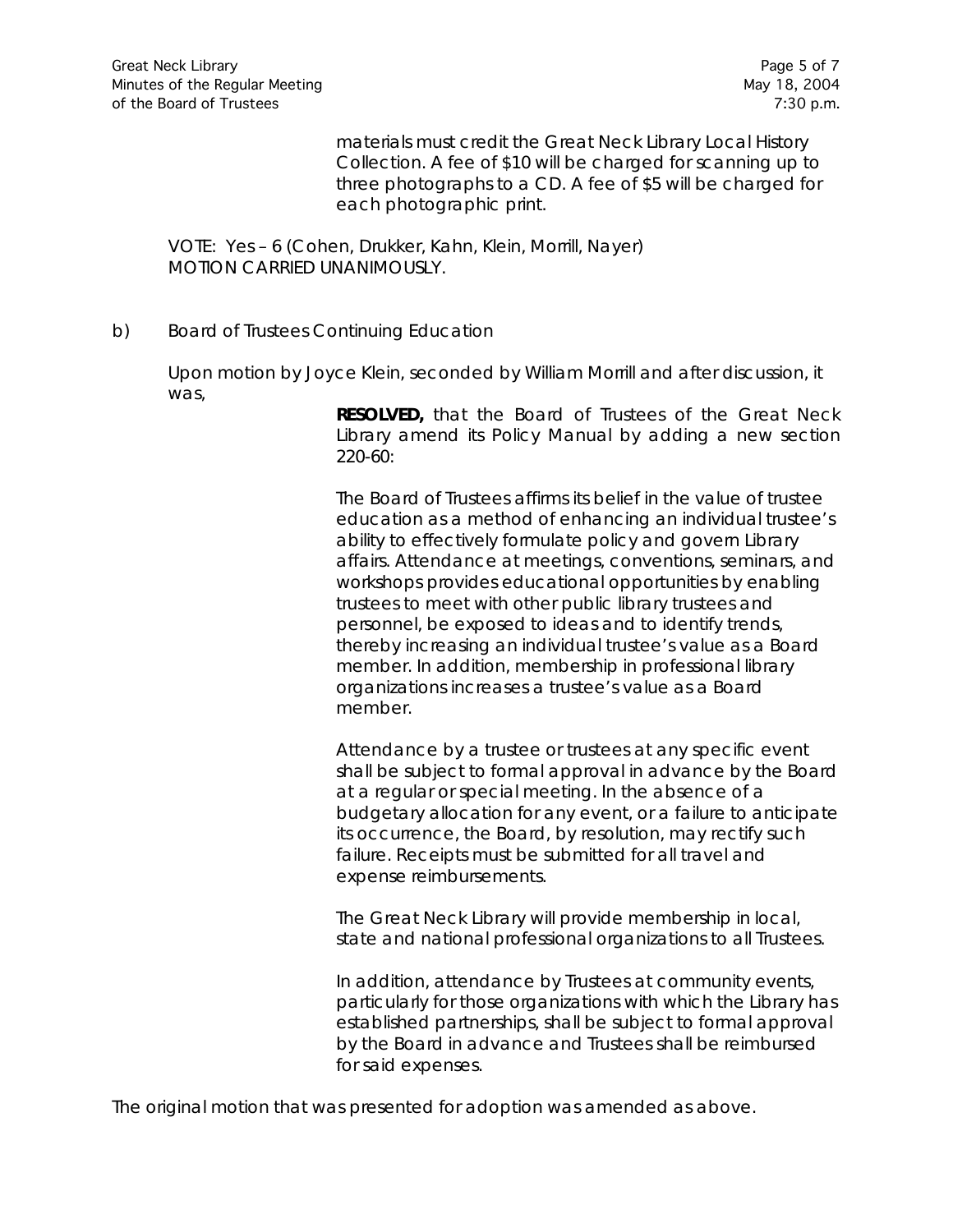Public Comment: Ralene Adler, Marietta DiCamillo

VOTE:Yes – 6 (Cohen, Drukker, Kahn, Klein, Morrill, Nayer) *MOTION CARRIED UNANIMOUSLY.*

## Budget Line Transfers

Upon motion by Alice Nayer, seconded by Joyce Klein and after discussion, it was,

> **RESOLVED,** that the Board of Trustees of the Great Neck Library authorize the operating budget line-item changes as detailed in the 2004 Budget Reappropriation Worksheet dated May 18, 2004, a copy of which is to be appended to the Minutes of this meeting, as well as to the copy of 2004 budget maintained on file for the public at Main and the branches.

VOTE:Yes – 6 (Cohen, Drukker, Kahn, Klein, Morrill, Nayer) *MOTION CARRIED UNANIMOUSLY.*

## Holiday and Sunday Schedule

Upon motion by Alice Nayer, seconded by John Drukker and after discussion, it was,

> **RESOLVED,** that the Board of Trustees of the Great Neck Library adopt the attached Holiday and Sunday Schedule for September 2004 to August 2005.

Public Comment: Marietta DiCamillo, Joel Bloom, Norman Rutta

VOTE:Yes – 6 (Cohen, Drukker, Kahn, Klein, Morrill, Nayer) *MOTION CARRIED UNANIMOUSLY.*

## Excess Equipment

Upon motion by John Drukker, seconded by David Kahn and after discussion, it was,

> **RESOLVED,** that the Board of Trustees of the Great Neck Library declare the items listed on the appended schedule